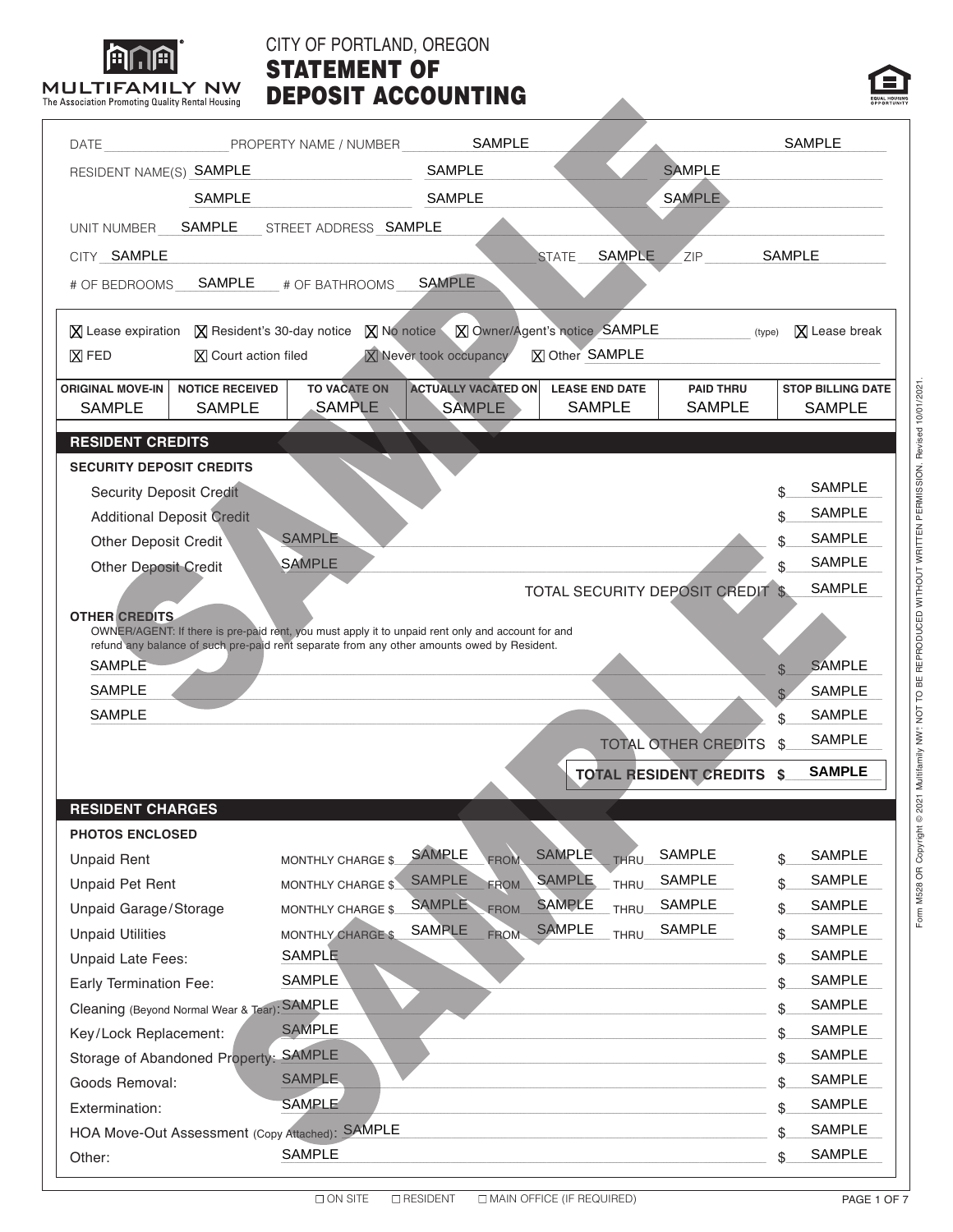|          | RESIDENT NAME(S) SAMPLE    |                                                    |                                                                                    | UNIT NUMBER        | <b>SAMPLE</b>                   |  |  |
|----------|----------------------------|----------------------------------------------------|------------------------------------------------------------------------------------|--------------------|---------------------------------|--|--|
|          | <b>ITEM</b>                | N/A                                                | DESCRIPTION OF CLEANING/REPAIR/REPLACEMENT<br>REQUIRED BEYOND ORDINARY WEAR & TEAR |                    | COST TO<br>CLEAN/REPAIR/REPLACE |  |  |
|          | <b>LIVING ROOM/ENTRY</b>   |                                                    |                                                                                    |                    |                                 |  |  |
| 1        | Walls                      | X                                                  | <b>SAMPLE</b>                                                                      | \$                 | <b>SAMPLE</b>                   |  |  |
| 2        | Ceiling                    | $\boxtimes$                                        | <b>SAMPLE</b>                                                                      | \$                 | <b>SAMPLE</b>                   |  |  |
| 3        | <b>Floor Material</b>      | X                                                  | <b>SAMPLE</b>                                                                      | \$                 | <b>SAMPLE</b>                   |  |  |
| 4        | Doors                      | $\boxtimes$                                        | <b>SAMPLE</b>                                                                      | \$                 | <b>SAMPLE</b>                   |  |  |
| 5        | Door Frames                | $\boxtimes$                                        | <b>SAMPLE</b>                                                                      | \$                 | <b>SAMPLE</b>                   |  |  |
| 6        | Knobs                      | $\boxtimes$                                        | <b>SAMPLE</b>                                                                      | \$                 | <b>SAMPLE</b>                   |  |  |
| 7        | Locks                      | $\mathsf{X}$                                       | <b>SAMPLE</b>                                                                      | \$                 | <b>SAMPLE</b>                   |  |  |
| 8        | <b>Sliding Door</b>        | 区                                                  | <b>SAMPLE</b>                                                                      | \$                 | <b>SAMPLE</b>                   |  |  |
| 9        | Windows                    | $\boxtimes$                                        | <b>SAMPLE</b>                                                                      | \$                 | <b>SAMPLE</b>                   |  |  |
| 10       | Screens                    | $\boxtimes$                                        | <b>SAMPLE</b>                                                                      | \$                 | <b>SAMPLE</b>                   |  |  |
| 11       | <b>Window Coverings</b>    | $\boxtimes$                                        | <b>SAMPLE</b>                                                                      | \$                 | <b>SAMPLE</b>                   |  |  |
| 12       | <b>Light Fixtures</b>      | $\boxtimes$                                        | <b>SAMPLE</b>                                                                      | \$                 | <b>SAMPLE</b>                   |  |  |
| 13       | Ceiling Fan                | $\boxtimes$                                        | <b>SAMPLE</b>                                                                      | \$                 | <b>SAMPLE</b>                   |  |  |
| 14       | <b>Bulbs</b>               | $\boxtimes$                                        | <b>SAMPLE</b>                                                                      | \$                 | <b>SAMPLE</b>                   |  |  |
| 15       | <b>Electric Outlets</b>    | $\boxtimes$                                        | <b>SAMPLE</b>                                                                      | \$                 | <b>SAMPLE</b>                   |  |  |
| 16       | Switches                   | $\boxtimes$                                        | <b>SAMPLE</b>                                                                      | \$                 | <b>SAMPLE</b>                   |  |  |
| 17       | Outlet/Switch Covers       | $\boxtimes$                                        | <b>SAMPLE</b><br><b>SAMPLE</b>                                                     | \$                 | <b>SAMPLE</b><br><b>SAMPLE</b>  |  |  |
| 18       | Heater                     | $\boxtimes$                                        | <b>SAMPLE</b>                                                                      | \$                 | <b>SAMPLE</b>                   |  |  |
| 19       | Thermostat                 | $\overline{\mathsf{X}}$                            | <b>SAMPLE</b>                                                                      | \$                 | <b>SAMPLE</b>                   |  |  |
| 20       | Fireplace<br><b>SAMPLE</b> | $\overline{\mathbf{X}}$                            | <b>SAMPLE</b>                                                                      | \$                 | <b>SAMPLE</b>                   |  |  |
| 21       | <b>SAMPLE</b>              | $\boxtimes$                                        | <b>SAMPLE</b>                                                                      | $\mathbb{S}$       | <b>SAMPLE</b>                   |  |  |
| 22<br>23 | <b>SAMPLE</b>              | $\boxtimes$                                        | <b>SAMPLE</b>                                                                      | \$<br>$\mathbb{S}$ | <b>SAMPLE</b>                   |  |  |
| 24       | <b>SAMPLE</b>              | $\overline{\mathbf{X}}$<br>$\overline{\mathbf{X}}$ | <b>SAMPLE</b>                                                                      | $\mathfrak{S}$     | <b>SAMPLE</b>                   |  |  |
| 25       | <b>SAMPLE</b>              | $\boxtimes$                                        | <b>SAMPLE</b>                                                                      | $\mathcal{L}$      | <b>SAMPLE</b>                   |  |  |
|          |                            |                                                    |                                                                                    |                    |                                 |  |  |
|          | <b>KITCHEN/DINING ROOM</b> |                                                    |                                                                                    |                    |                                 |  |  |
| 26       | Walls                      | 区                                                  | <b>SAMPLE</b>                                                                      | \$                 | <b>SAMPLE</b>                   |  |  |
| 27       | Ceiling                    | $\boxtimes$                                        | <b>SAMPLE</b>                                                                      | \$                 | <b>SAMPLE</b>                   |  |  |
| 28       | <b>Floor Material</b>      | $\boxtimes$                                        | <b>SAMPLE</b>                                                                      | \$                 | SAMPLE                          |  |  |
| 29       | <b>Sliding Door</b>        | $\boxtimes$                                        | <b>SAMPLE</b>                                                                      | \$                 | <b>SAMPLE</b>                   |  |  |
| 30       | Windows                    | X                                                  | <b>SAMPLE</b>                                                                      | \$                 | SAMPLE                          |  |  |
| 31       | Screens                    | $\boxtimes$                                        | <b>SAMPLE</b>                                                                      | \$                 | <b>SAMPLE</b>                   |  |  |
| 32       | <b>Window Coverings</b>    | 囟                                                  | <b>SAMPLE</b>                                                                      | \$                 | SAMPLE                          |  |  |
| 33       | <b>Light Fixtures</b>      | $\boxtimes$                                        | SAMPLE                                                                             | \$                 | <b>SAMPLE</b>                   |  |  |
| 34       | Ceiling Fan                | X                                                  | <b>SAMPLE</b>                                                                      | \$                 | SAMPLE                          |  |  |
| 35       | <b>Bulbs</b>               | $\boxtimes$                                        | SAMPLE                                                                             | \$                 | SAMPLE                          |  |  |
| 36       | <b>Electric Outlets</b>    | X                                                  | <b>SAMPLE</b>                                                                      | \$                 | SAMPLE<br><b>SAMPLE</b>         |  |  |
| 37       | Switches                   | $\boxtimes$                                        | <b>SAMPLE</b><br><b>SAMPLE</b>                                                     | \$                 | <b>SAMPLE</b>                   |  |  |
| 38       | Outlet/Switch Covers       | $\mathbb{X}$                                       | <b>SAMPLE</b>                                                                      | \$                 | <b>SAMPLE</b>                   |  |  |
| 39       | Heater                     | $\boxtimes$                                        | <b>SAMPLE</b>                                                                      | \$                 | SAMPLE                          |  |  |
| 40       | Thermostat                 | $\boxtimes$                                        | <b>SAMPLE</b>                                                                      | \$                 | <b>SAMPLE</b>                   |  |  |
| 41       | Cabinets                   | $\boxtimes$                                        | <b>SAMPLE</b>                                                                      | \$                 | SAMPLE                          |  |  |
| 42       | Cabinet/Drawer Pulls   X   |                                                    |                                                                                    | \$                 |                                 |  |  |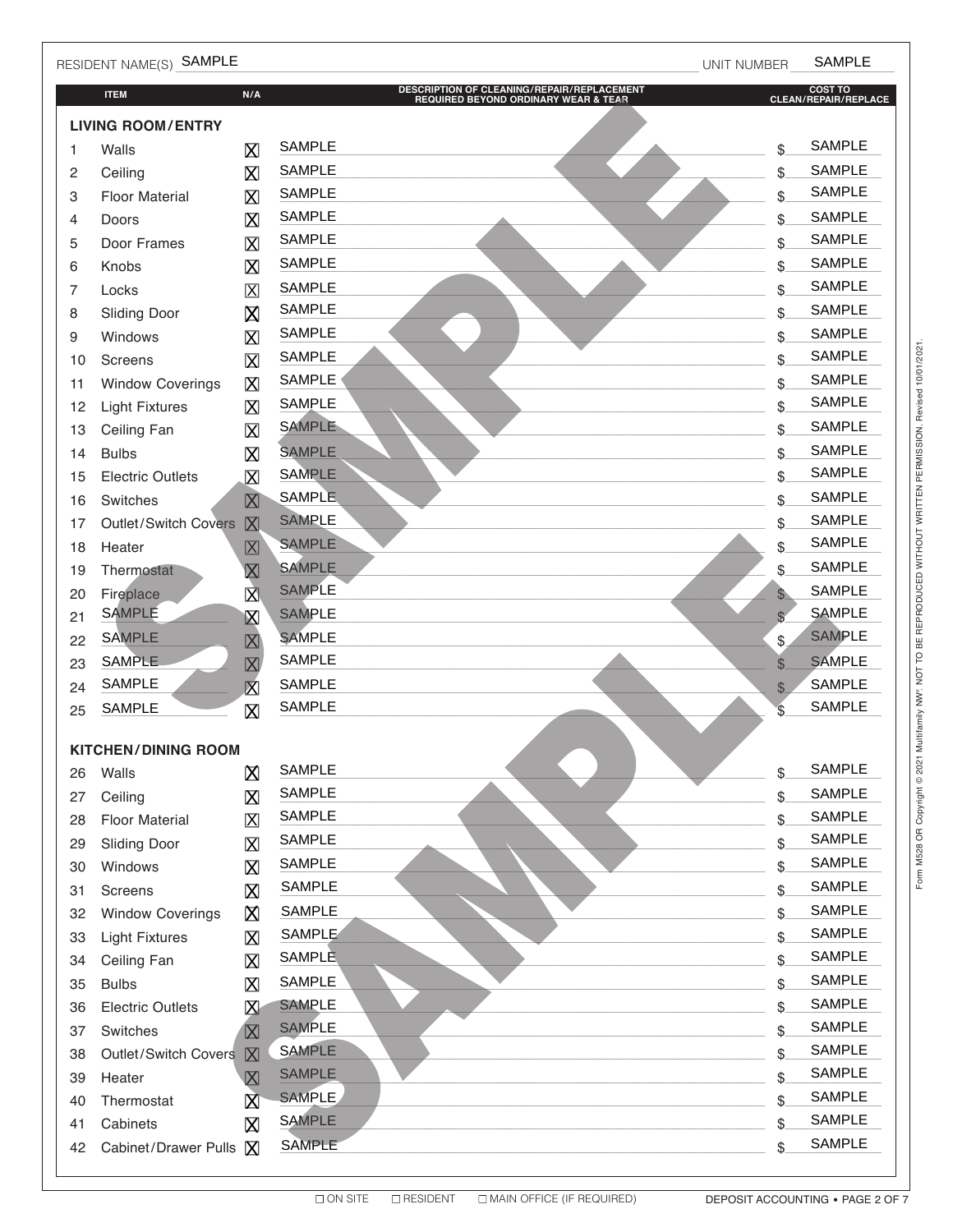|    | RESIDENT NAME(S) SAMPLE                       |                         |                                                                                    | UNIT NUMBER  | <b>SAMPLE</b>                   |
|----|-----------------------------------------------|-------------------------|------------------------------------------------------------------------------------|--------------|---------------------------------|
|    | <b>ITEM</b>                                   | N/A                     | DESCRIPTION OF CLEANING/REPAIR/REPLACEMENT<br>REQUIRED BEYOND ORDINARY WEAR & TEAR |              | COST TO<br>CLEAN/REPAIR/REPLACE |
|    | KITCHEN/DINING ROOM (CONTINUED)               |                         |                                                                                    |              |                                 |
| 43 | Countertops                                   | $\boxtimes$             | <b>SAMPLE</b>                                                                      | \$           | <b>SAMPLE</b>                   |
| 44 | Backsplash                                    | X                       | <b>SAMPLE</b>                                                                      | \$           | <b>SAMPLE</b>                   |
| 45 | Sink                                          | $\boxtimes$             | <b>SAMPLE</b>                                                                      | \$           | <b>SAMPLE</b>                   |
| 46 | Faucet                                        | $\boxtimes$             | <b>SAMPLE</b>                                                                      | \$           | <b>SAMPLE</b>                   |
| 47 | Garbage Disposal                              | $\boxtimes$             | <b>SAMPLE</b>                                                                      | \$           | <b>SAMPLE</b>                   |
| 48 | Range/Stove                                   | $\boxtimes$             | <b>SAMPLE</b>                                                                      | \$           | <b>SAMPLE</b>                   |
| 49 | Drip Pans                                     | ⊠                       | <b>SAMPLE</b>                                                                      | \$           | <b>SAMPLE</b>                   |
| 50 | Hood Fan                                      | 区                       | <b>SAMPLE</b>                                                                      | \$           | <b>SAMPLE</b>                   |
| 51 | Refrigerator                                  | $\boxtimes$             | <b>SAMPLE</b>                                                                      | \$           | <b>SAMPLE</b>                   |
| 52 | Dishwasher                                    | $\boxtimes$             | <b>SAMPLE</b>                                                                      | \$           | <b>SAMPLE</b>                   |
| 53 | Microwave                                     | $\boxtimes$             | <b>SAMPLE</b>                                                                      | \$           | <b>SAMPLE</b>                   |
| 54 | <b>SAMPLE</b>                                 | $\boxtimes$             | <b>SAMPLE</b>                                                                      | \$           | <b>SAMPLE</b>                   |
| 55 | <b>SAMPLE</b>                                 | $\boxtimes$             | <b>SAMPLE</b>                                                                      | \$           | <b>SAMPLE</b>                   |
| 56 | <b>SAMPLE</b>                                 | $\boxtimes$             | <b>SAMPLE</b>                                                                      | \$           | <b>SAMPLE</b>                   |
| 57 | <b>SAMPLE</b>                                 | $\boxtimes$             | <b>SAMPLE</b>                                                                      | \$           | <b>SAMPLE</b>                   |
| 58 | <b>SAMPLE</b>                                 | $\boxtimes$             | <b>SAMPLE</b>                                                                      | \$           | <b>SAMPLE</b>                   |
|    |                                               |                         |                                                                                    |              |                                 |
| 59 | <b>X</b> N/A<br><b>STORAGE/OTHER</b><br>Doors | $\boxtimes$             | <b>SAMPLE</b>                                                                      | \$           | <b>SAMPLE</b>                   |
| 60 | <b>Door Frames</b>                            | $\overline{\mathsf{X}}$ | <b>SAMPLE</b>                                                                      | \$           | <b>SAMPLE</b>                   |
| 61 | <b>Knobs</b>                                  | $\overline{\text{X}}$   | <b>SAMPLE</b>                                                                      | $\mathbb{S}$ | <b>SAMPLE</b>                   |
| 62 | Locks                                         | $\overline{\mathbf{X}}$ | <b>SAMPLE</b>                                                                      | \$           | <b>SAMPLE</b>                   |
| 63 | <b>Light Fixtures</b>                         | $\boxtimes$             | <b>SAMPLE</b>                                                                      | \$           | <b>SAMPLE</b>                   |
| 64 | <b>Bulbs</b>                                  | $\overline{\mathsf{X}}$ | <b>SAMPLE</b>                                                                      | \$           | <b>SAMPLE</b>                   |
| 65 | <b>Electric Outlets</b>                       | $\overline{\mathsf{X}}$ | <b>SAMPLE</b>                                                                      | \$           | <b>SAMPLE</b>                   |
| 66 | Switches                                      | $\boxtimes$             | <b>SAMPLE</b>                                                                      | \$           | <b>SAMPLE</b>                   |
| 67 | Outlet/Switch Covers X                        |                         | <b>SAMPLE</b>                                                                      | \$           | <b>SAMPLE</b>                   |
| 68 | Heater                                        | ⊠                       | <b>SAMPLE</b>                                                                      | \$           | <b>SAMPLE</b>                   |
| 69 | Thermostat                                    | 区                       | <b>SAMPLE</b>                                                                      | \$           | <b>SAMPLE</b>                   |
| 70 | Washer                                        | X                       | <b>SAMPLE</b>                                                                      | \$           | <b>SAMPLE</b>                   |
| 71 | Dryer                                         | ⊠                       | <b>SAMPLE</b>                                                                      | \$           | SAMPLE                          |
| 72 | Deck/Patio                                    | $\boxtimes$             | <b>SAMPLE</b>                                                                      | \$           | <b>SAMPLE</b>                   |
| 73 | <b>SAMPLE</b>                                 | $\boxtimes$             | <b>SAMPLE</b>                                                                      | \$           | <b>SAMPLE</b>                   |
| 74 | <b>SAMPLE</b>                                 | $\boxtimes$             | SAMPLE                                                                             | \$           | <b>SAMPLE</b>                   |
| 75 | <b>SAMPLE</b>                                 | $\boxtimes$             | <b>SAMPLE</b>                                                                      | \$           | <b>SAMPLE</b>                   |
| 76 | <b>SAMPLE</b>                                 | $\boxtimes$             | <b>SAMPLE</b>                                                                      | \$           | <b>SAMPLE</b>                   |
| 77 | <b>SAMPLE</b>                                 | $\boxtimes$             | SAMPLE                                                                             | \$           | <b>SAMPLE</b>                   |
|    |                                               |                         |                                                                                    |              |                                 |
| 78 | PRIMARY BEDROOM X N/A<br>Walls                | $\boxtimes$             | <b>SAMPLE</b>                                                                      | \$           | <b>SAMPLE</b>                   |
| 79 | Ceiling                                       | $\boxtimes$             | <b>SAMPLE</b>                                                                      | \$           | <b>SAMPLE</b>                   |
| 80 | <b>Floor Material</b>                         | $\boxtimes$             | <b>SAMPLE</b>                                                                      | \$           | <b>SAMPLE</b>                   |
| 81 | Doors                                         | $\boxtimes$             | <b>SAMPLE</b>                                                                      | \$           | <b>SAMPLE</b>                   |
| 82 | Door Frames                                   | ⊠                       | <b>SAMPLE</b>                                                                      | \$           | <b>SAMPLE</b>                   |
| 83 | <b>Closet Doors</b>                           | X                       | <b>SAMPLE</b>                                                                      | \$           | <b>SAMPLE</b>                   |
|    |                                               |                         |                                                                                    |              |                                 |

Form M528 OR Copyright @ 2021 Multifamily NW® NOT TO BE REPRODUCED WITHOUT WRITTEN PERMISSION. Revised 10/01/2021.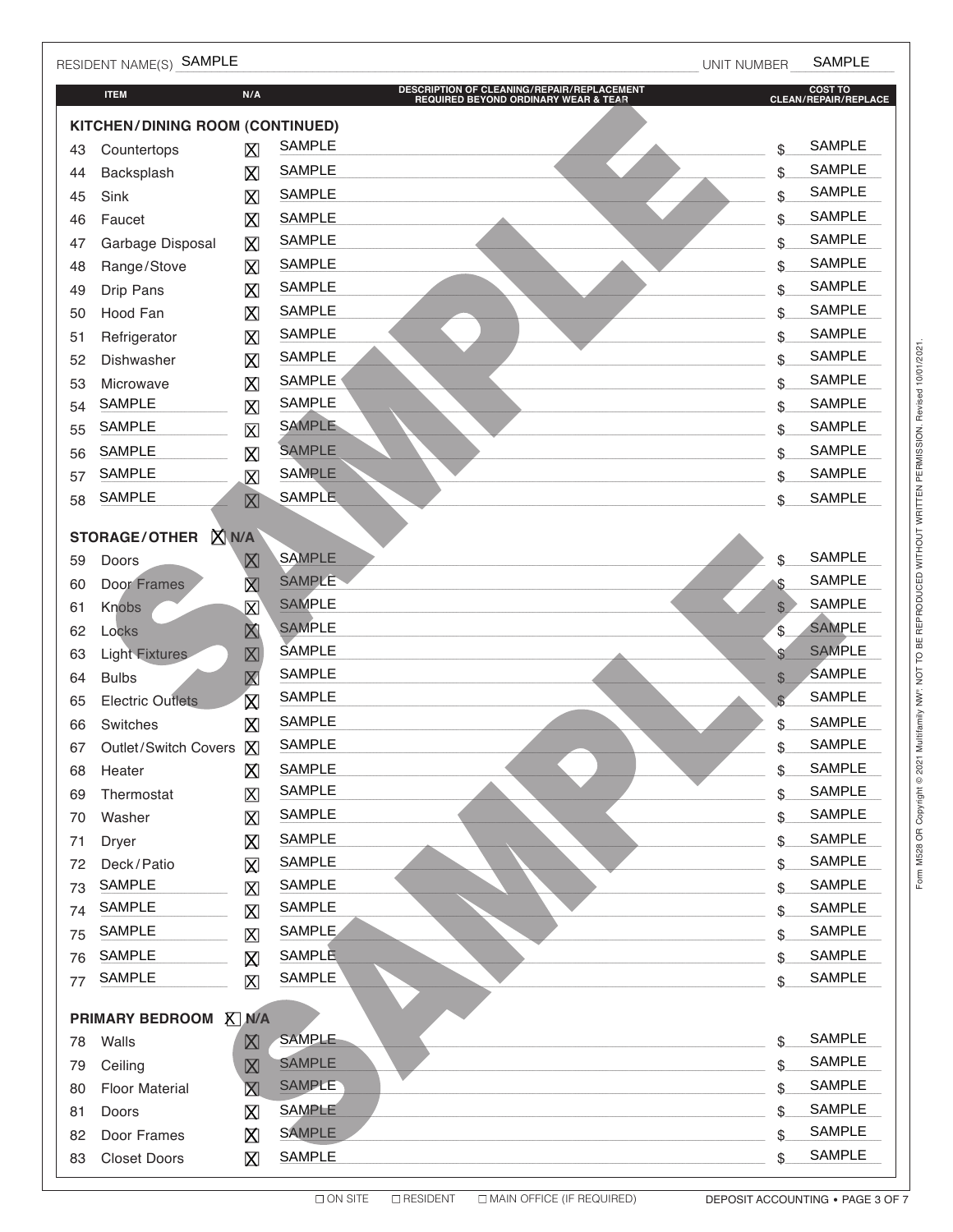|                             | RESIDENT NAME(S) SAMPLE     |                         |                                                                                    | UNIT NUMBER  | <b>SAMPLE</b>                   |  |
|-----------------------------|-----------------------------|-------------------------|------------------------------------------------------------------------------------|--------------|---------------------------------|--|
|                             | <b>ITEM</b>                 | N/A                     | DESCRIPTION OF CLEANING/REPAIR/REPLACEMENT<br>REQUIRED BEYOND ORDINARY WEAR & TEAR |              | COST TO<br>CLEAN/REPAIR/REPLACE |  |
| PRIMARY BEDROOM (CONTINUED) |                             |                         |                                                                                    |              |                                 |  |
| 84                          | Knobs                       | X                       | <b>SAMPLE</b>                                                                      | \$           | <b>SAMPLE</b>                   |  |
| 85                          | Locks                       | X                       | <b>SAMPLE</b>                                                                      | \$           | <b>SAMPLE</b>                   |  |
| 86                          | <b>Sliding Door</b>         | $\boxtimes$             | <b>SAMPLE</b>                                                                      | \$           | <b>SAMPLE</b>                   |  |
| 87                          | Windows                     | $\boxtimes$             | <b>SAMPLE</b>                                                                      | \$           | <b>SAMPLE</b>                   |  |
| 88                          | Screens                     | $\boxtimes$             | <b>SAMPLE</b>                                                                      | \$           | <b>SAMPLE</b>                   |  |
| 89                          | <b>Window Coverings</b>     | $\mathsf{X}% _{0}$      | <b>SAMPLE</b>                                                                      | \$           | <b>SAMPLE</b>                   |  |
| 90                          | <b>Light Fixtures</b>       | $\boxtimes$             | <b>SAMPLE</b>                                                                      | \$           | <b>SAMPLE</b>                   |  |
| 91                          | Ceiling Fan                 | $\boxtimes$             | <b>SAMPLE</b>                                                                      | \$           | <b>SAMPLE</b>                   |  |
| 92                          | <b>Bulbs</b>                | $\boxtimes$             | <b>SAMPLE</b>                                                                      | \$           | <b>SAMPLE</b>                   |  |
| 93                          | <b>Electric Outlets</b>     | 区                       | <b>SAMPLE</b>                                                                      | \$           | <b>SAMPLE</b>                   |  |
| 94                          | Switches                    | $\boxtimes$             | <b>SAMPLE</b>                                                                      | \$           | <b>SAMPLE</b>                   |  |
| 95                          | Outlet/Switch Covers        | $\overline{X}$          | <b>SAMPLE</b>                                                                      | \$           | <b>SAMPLE</b>                   |  |
| 96                          | Heater                      | $\boxtimes$             | <b>SAMPLE</b>                                                                      | \$           | <b>SAMPLE</b>                   |  |
| 97                          | Thermostat<br><b>SAMPLE</b> | $\boxtimes$             | <b>SAMPLE</b>                                                                      | \$           | <b>SAMPLE</b>                   |  |
| 98                          |                             | $\boxtimes$             | <b>SAMPLE</b>                                                                      | \$           | <b>SAMPLE</b>                   |  |
| 99                          | <b>SAMPLE</b>               | $\boxtimes$             | <b>SAMPLE</b>                                                                      | \$           | <b>SAMPLE</b>                   |  |
| 100                         | <b>SAMPLE</b>               | $\boxtimes$             | <b>SAMPLE</b>                                                                      | \$           | <b>SAMPLE</b>                   |  |
| 101                         | <b>SAMPLE</b>               | $\boxtimes$             | <b>SAMPLE</b>                                                                      | \$           | <b>SAMPLE</b>                   |  |
| 102                         | SAMPLE                      | $\overline{\text{X}}$   | <b>SAMPLE</b>                                                                      | \$           | <b>SAMPLE</b>                   |  |
|                             | BEDROOM 2   X N/A           |                         |                                                                                    |              |                                 |  |
|                             | 103 Walls                   | $\boxtimes$             | <b>SAMPLE</b>                                                                      | Ś.           | <b>SAMPLE</b>                   |  |
|                             | 104 Ceiling                 | 区                       | <b>SAMPLE</b>                                                                      | \$           | <b>SAMPLE</b>                   |  |
|                             | 105 Floor Material          | $\overline{\mathsf{X}}$ | <b>SAMPLE</b>                                                                      | $\mathbb{S}$ | <b>SAMPLE</b>                   |  |
|                             | 106 Doors                   | $\overline{\mathsf{X}}$ | <b>SAMPLE</b>                                                                      | \$           | <b>SAMPLE</b>                   |  |
|                             | 107 Door Frames             | $\boxtimes$             | <b>SAMPLE</b>                                                                      | \$           | <b>SAMPLE</b>                   |  |
|                             | 108 Closet Doors            | 阶                       | <b>SAMPLE</b>                                                                      | \$           | <b>SAMPLE</b>                   |  |
|                             | 109 Knobs                   | $\mathsf X$             | SAMPLE                                                                             | \$           | SAMPLE                          |  |
|                             | 110 Locks                   | $\boxtimes$             | SAMPLE                                                                             | \$           | SAMPLE                          |  |
|                             | 111 Windows                 | $\boxtimes$             | SAMPLE                                                                             | \$           | SAMPLE                          |  |
|                             | 112 Screens                 | $\mathsf X$             | <b>SAMPLE</b>                                                                      | \$           | SAMPLE                          |  |
|                             | 113 Window Coverings        | $\boxtimes$             | SAMPLE                                                                             | \$           | SAMPLE                          |  |
|                             | 114 Light Fixtures          | $\boxtimes$             | <b>SAMPLE</b>                                                                      | \$           | SAMPLE                          |  |
|                             | 115 Ceiling Fan             | ⊠                       | SAMPLE                                                                             | \$           | SAMPLE                          |  |
|                             | 116 Bulbs                   | ⊠                       | <b>SAMPLE</b>                                                                      | \$           | SAMPLE                          |  |
|                             | 117 Electric Outlets        | $\overline{\mathbf{X}}$ | SAMPLE                                                                             | \$           | SAMPLE                          |  |
|                             | 118 Switches                | X                       | <b>SAMPLE</b>                                                                      | \$           | SAMPLE                          |  |
|                             | 119 Outlet/Switch Covers    | $\mathsf{X}$            | <b>SAMPLE</b>                                                                      | \$           | <b>SAMPLE</b>                   |  |
|                             | 120 Heater                  | X                       | <b>SAMPLE</b>                                                                      | \$           | SAMPLE                          |  |
|                             | 121 Thermostat<br>SAMPLE    | $\boxtimes$             | <b>SAMPLE</b>                                                                      | \$           | SAMPLE                          |  |
| 122                         |                             | $\boxtimes$             | <b>SAMPLE</b>                                                                      | \$           | SAMPLE                          |  |
| 123                         | SAMPLE                      | $\overline{\mathsf{X}}$ | <b>SAMPLE</b>                                                                      | \$           | <b>SAMPLE</b>                   |  |
|                             | 124 SAMPLE                  | $\boxtimes$             | <b>SAMPLE</b>                                                                      | \$           | <b>SAMPLE</b>                   |  |
| 125                         | SAMPLE                      | $\boxtimes$             | <b>SAMPLE</b>                                                                      | \$           | SAMPLE                          |  |
|                             | 126 SAMPLE                  | $\boxtimes$             | SAMPLE                                                                             | \$.          | SAMPLE                          |  |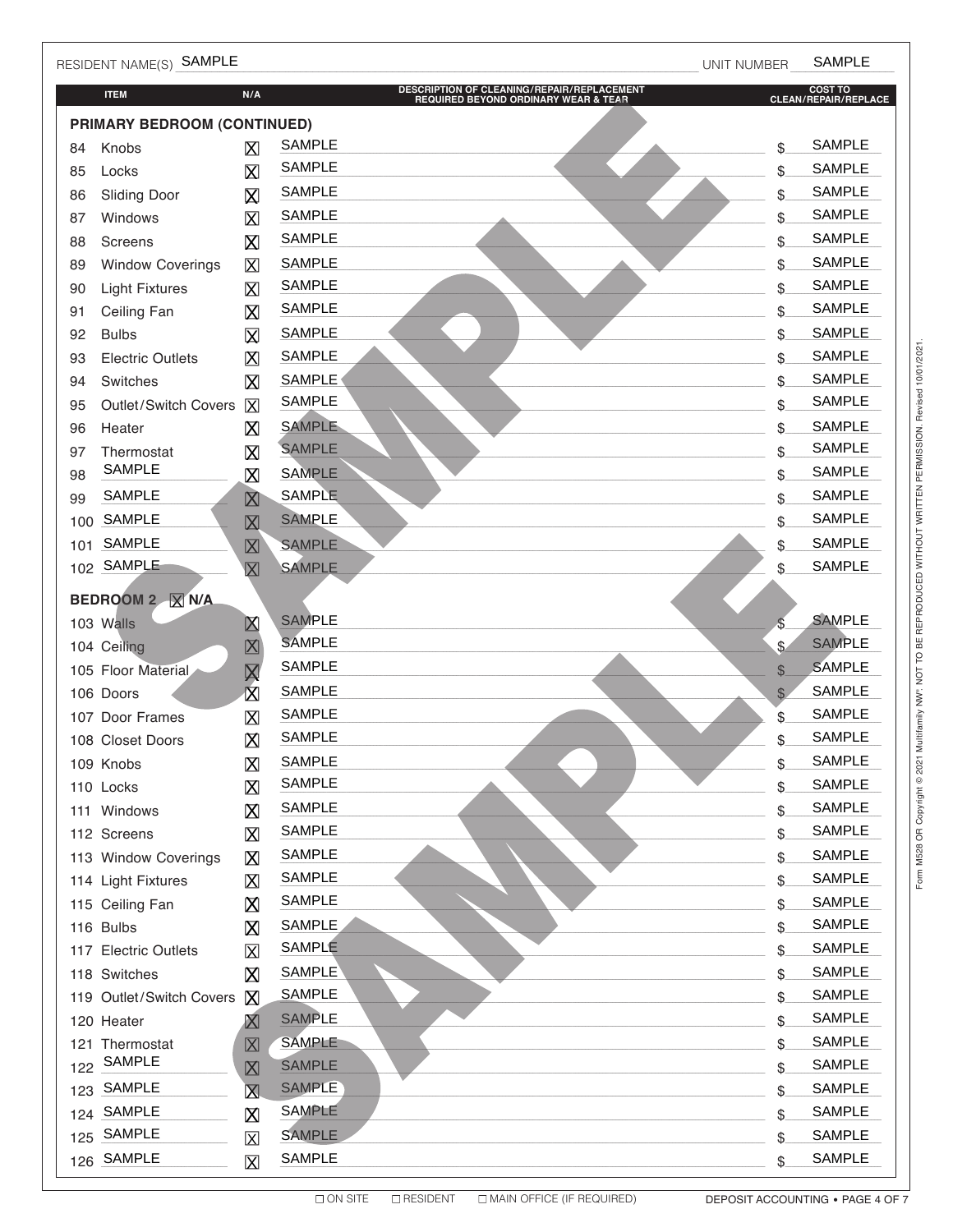| RESIDENT NAME(S) SAMPLE                  |                         |                                                                                    | UNIT NUMBER  | <b>SAMPLE</b>                   |
|------------------------------------------|-------------------------|------------------------------------------------------------------------------------|--------------|---------------------------------|
| <b>ITEM</b>                              | N/A                     | DESCRIPTION OF CLEANING/REPAIR/REPLACEMENT<br>REQUIRED BEYOND ORDINARY WEAR & TEAR |              | COST TO<br>CLEAN/REPAIR/REPLACE |
| <b>BEDROOM 3</b><br>$ \overline{X} $ N/A |                         |                                                                                    |              |                                 |
| 127 Walls                                | $\boxtimes$             | <b>SAMPLE</b>                                                                      | \$           | <b>SAMPLE</b>                   |
| 128 Ceiling                              | $\boxtimes$             | <b>SAMPLE</b>                                                                      | \$           | <b>SAMPLE</b>                   |
| 129 Floor Material                       | Χ                       | <b>SAMPLE</b>                                                                      | \$           | <b>SAMPLE</b>                   |
| 130 Doors                                | $\boxtimes$             | <b>SAMPLE</b>                                                                      | \$           | <b>SAMPLE</b>                   |
| 131 Door Frames                          | $\boxtimes$             | <b>SAMPLE</b>                                                                      | \$           | <b>SAMPLE</b>                   |
| 132 Closet Doors                         | $\boxtimes$             | <b>SAMPLE</b>                                                                      | \$           | <b>SAMPLE</b>                   |
| 133 Knobs                                | $\mathsf X$             | <b>SAMPLE</b>                                                                      | \$           | <b>SAMPLE</b>                   |
| 134 Locks                                | $\overline{\mathsf{X}}$ | <b>SAMPLE</b>                                                                      | \$           | <b>SAMPLE</b>                   |
| 135 Windows                              | $\mathsf X$             | <b>SAMPLE</b>                                                                      | \$           | <b>SAMPLE</b>                   |
| 136 Screens                              | $\boxtimes$             | <b>SAMPLE</b>                                                                      | \$           | <b>SAMPLE</b>                   |
| 137 Window Coverings                     | $\boxtimes$             | <b>SAMPLE</b>                                                                      | \$           | <b>SAMPLE</b>                   |
| 138 Light Fixtures                       | X                       | <b>SAMPLE</b>                                                                      | \$           | <b>SAMPLE</b>                   |
| 139 Ceiling Fan                          | X                       | <b>SAMPLE</b>                                                                      | \$           | <b>SAMPLE</b>                   |
| 140 Bulbs                                | $\boxtimes$             | <b>SAMPLE</b>                                                                      | \$           | <b>SAMPLE</b>                   |
| 141 Electric Outlets                     | X                       | <b>SAMPLE</b>                                                                      | \$           | <b>SAMPLE</b>                   |
| 142 Switches                             | $\boxtimes$             | <b>SAMPLE</b>                                                                      | \$           | <b>SAMPLE</b>                   |
| 143 Outlet/Switch Covers                 | $\mathbb{X}$            | <b>SAMPLE</b>                                                                      | \$           | <b>SAMPLE</b>                   |
| 144 Heater                               | $\boxtimes$             | <b>SAMPLE</b>                                                                      | \$           | <b>SAMPLE</b>                   |
| 145 Thermostat                           | $\boxtimes$             | <b>SAMPLE</b>                                                                      | \$           | <b>SAMPLE</b>                   |
| <b>SAMPLE</b><br>146                     | 図                       | <b>SAMPLE</b>                                                                      | $\mathbb{S}$ | <b>SAMPLE</b>                   |
| <b>SAMPLE</b><br>147                     | $\boxtimes$             | <b>SAMPLE</b>                                                                      | $\mathbb{S}$ | <b>SAMPLE</b>                   |
| 148 SAMPLE                               | $\boxtimes$             | <b>SAMPLE</b>                                                                      | \$           | <b>SAMPLE</b>                   |
| <b>SAMPLE</b><br>149                     | $\boxtimes$             | <b>SAMPLE</b>                                                                      | \$           | <b>SAMPLE</b>                   |
| 150 SAMPLE                               | $\bar{\mathbf{X}}$      | <b>SAMPLE</b>                                                                      | $\mathbb{S}$ | <b>SAMPLE</b>                   |
| <b>ESSENTIAL SERVICES</b>                |                         |                                                                                    |              |                                 |
| 151 Plumbing                             | $\boxtimes$             | SAMPLE                                                                             |              | SAMPLE                          |
| 152 Heating                              | $\boxtimes$             | <b>SAMPLE</b>                                                                      | \$           | <b>SAMPLE</b>                   |
| 153 Electricity                          | $\boxtimes$             | SAMPLE                                                                             | \$           | <b>SAMPLE</b>                   |
| 154 Water Heater                         | Χ                       | SAMPLE                                                                             | \$           | SAMPLE                          |
| 155 Gas                                  | $\boxtimes$             | <b>SAMPLE</b>                                                                      | \$           | <b>SAMPLE</b>                   |
|                                          |                         |                                                                                    |              |                                 |
| <b>BATHROOM 1</b><br>$X$ N/A             |                         | SAMPLE                                                                             |              | <b>SAMPLE</b>                   |
| 156 Walls                                | 区                       | <b>SAMPLE</b>                                                                      | \$           | <b>SAMPLE</b>                   |
| 157 Ceiling                              | X                       | SAMPLE                                                                             | \$           | SAMPLE                          |
| 158 Floor Material                       | $\boxtimes$             | <b>SAMPLE</b>                                                                      | \$           | SAMPLE                          |
| 159 Doors                                | $\boxtimes$             | <b>SAMPLE</b>                                                                      | \$           |                                 |
| 160 Door Frames                          | $\boxtimes$             | <b>SAMPLE</b>                                                                      | \$           | <b>SAMPLE</b><br><b>SAMPLE</b>  |
| 161 Knobs                                | $\boxtimes$             | <b>SAMPLE</b>                                                                      | \$           |                                 |
| 162 Locks                                | $\boxtimes$             | <b>SAMPLE</b>                                                                      | \$           | SAMPLE<br><b>SAMPLE</b>         |
| 163 Windows                              | $\boxtimes$             |                                                                                    | \$           |                                 |
| 164 Screens                              | $\boxtimes$             | <b>SAMPLE</b><br><b>SAMPLE</b>                                                     | \$           | <b>SAMPLE</b><br><b>SAMPLE</b>  |
| 165 Window Coverings                     | 区                       |                                                                                    | \$           |                                 |
| 166 Light Fixtures                       | $\boxtimes$             | <b>SAMPLE</b>                                                                      | \$           | SAMPLE                          |
| 167 Bulbs                                | $\mathsf{X}$            | <b>SAMPLE</b>                                                                      | \$           | <b>SAMPLE</b>                   |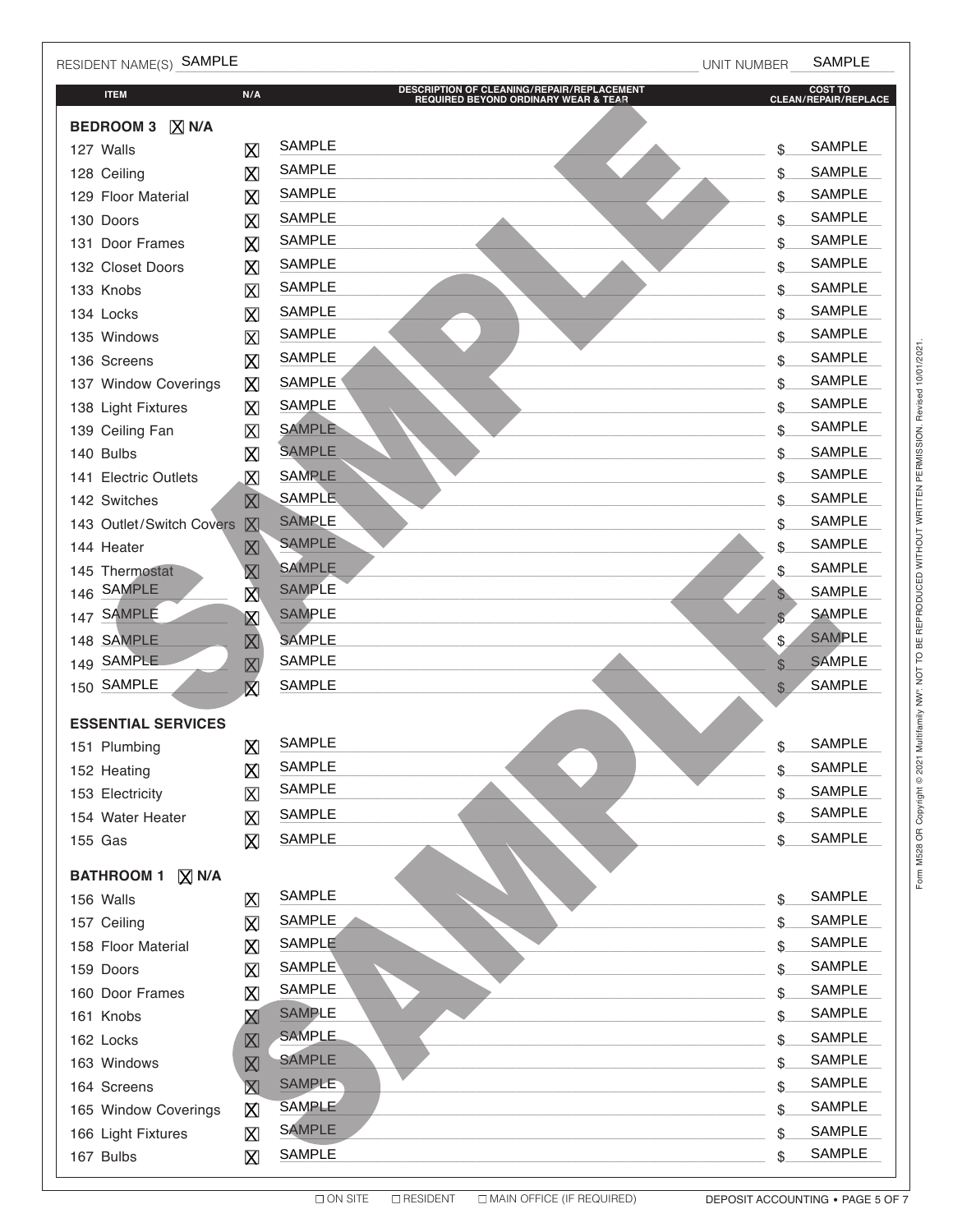| RESIDENT NAME(S) SAMPLE       |                                                                      |                                                                                    | <b>UNIT NUMBER</b> | <b>SAMPLE</b>                   |
|-------------------------------|----------------------------------------------------------------------|------------------------------------------------------------------------------------|--------------------|---------------------------------|
| <b>ITEM</b>                   | N/A                                                                  | DESCRIPTION OF CLEANING/REPAIR/REPLACEMENT<br>REQUIRED BEYOND ORDINARY WEAR & TEAR |                    | COST TO<br>CLEAN/REPAIR/REPLACE |
| <b>BATHROOM 1 (CONTINUED)</b> |                                                                      |                                                                                    |                    |                                 |
| 168 Electric Outlets          | $\boxtimes$                                                          | <b>SAMPLE</b>                                                                      | \$                 | <b>SAMPLE</b>                   |
| 169 Switches                  | $\boxtimes$                                                          | <b>SAMPLE</b>                                                                      | \$                 | <b>SAMPLE</b>                   |
| 170 Outlet/Switch Covers      | X                                                                    | <b>SAMPLE</b>                                                                      | \$                 | <b>SAMPLE</b>                   |
| 171 Sink                      | $\boxtimes$                                                          | <b>SAMPLE</b>                                                                      | \$                 | <b>SAMPLE</b>                   |
| 172 Faucet                    | $\boxtimes$                                                          | <b>SAMPLE</b>                                                                      | \$                 | <b>SAMPLE</b>                   |
| 173 Cabinets                  | X                                                                    | <b>SAMPLE</b>                                                                      | \$                 | <b>SAMPLE</b>                   |
| 174 Cabinet/Drawer Pulls      | $\boxtimes$                                                          | <b>SAMPLE</b>                                                                      | \$                 | <b>SAMPLE</b>                   |
| 175 Countertops               | 区                                                                    | <b>SAMPLE</b>                                                                      | \$                 | <b>SAMPLE</b>                   |
| 176 Mirror/Med Cabinet        | $\boxtimes$                                                          | <b>SAMPLE</b>                                                                      | \$                 | <b>SAMPLE</b>                   |
| 177 Toilet                    | X                                                                    | <b>SAMPLE</b>                                                                      | \$                 | <b>SAMPLE</b>                   |
| 178 Toilet Seat               | X                                                                    | <b>SAMPLE</b>                                                                      | \$                 | <b>SAMPLE</b>                   |
| 179 Shower/Tub                | X                                                                    | <b>SAMPLE</b>                                                                      | \$                 | <b>SAMPLE</b>                   |
| 180 Shower/Tub Surround X     |                                                                      | <b>SAMPLE</b>                                                                      | \$                 | <b>SAMPLE</b>                   |
| 181 Showerhead                | $\boxtimes$                                                          | <b>SAMPLE</b>                                                                      | \$                 | <b>SAMPLE</b>                   |
| 182 Tub Faucet                | $\boxtimes$                                                          | <b>SAMPLE</b>                                                                      | \$                 | SAMPLE                          |
| 183 Towel Bars                | $\boxtimes$                                                          | <b>SAMPLE</b>                                                                      | \$                 | <b>SAMPLE</b>                   |
| 184 Toilet Paper Holder       | $\boxtimes$                                                          | <b>SAMPLE</b>                                                                      | \$                 | <b>SAMPLE</b>                   |
| 185 Shower Rod                | 図                                                                    | <b>SAMPLE</b>                                                                      | \$                 | <b>SAMPLE</b>                   |
| 186 Fan                       | $\mathsf{X}% _{0}^{X\rightarrow\mathsf{Y}}\xleft( \mathsf{Y}\right)$ | <b>SAMPLE</b>                                                                      | \$                 | <b>SAMPLE</b>                   |
| 187 Heater                    | 区                                                                    | <b>SAMPLE</b>                                                                      | $\mathbb{S}$       | <b>SAMPLE</b>                   |
| 188 Thermostat                | $\boxtimes$                                                          | <b>SAMPLE</b>                                                                      | $\mathbb{S}$       | <b>SAMPLE</b>                   |
| <b>SAMPLE</b><br>189          | $\boxtimes$                                                          | <b>SAMPLE</b>                                                                      | \$                 | <b>SAMPLE</b>                   |
| <b>SAMPLE</b><br>190          | $\boxtimes$                                                          | <b>SAMPLE</b>                                                                      | \$                 | <b>SAMPLE</b>                   |
| <b>SAMPLE</b><br>191          | $\bar{\boxtimes}$                                                    | <b>SAMPLE</b>                                                                      | \$                 | <b>SAMPLE</b>                   |
| SAMPLE<br>192                 | $\boxtimes$                                                          | <b>SAMPLE</b>                                                                      | \$                 | <b>SAMPLE</b>                   |
| 193 SAMPLE                    | $\boxtimes$                                                          | <b>SAMPLE</b>                                                                      | \$                 | <b>SAMPLE</b>                   |
| BATHROOM 2   X N/A            |                                                                      |                                                                                    |                    |                                 |
| 194 Walls                     | $\boxtimes$                                                          | <b>SAMPLE</b>                                                                      | \$                 | <b>SAMPLE</b>                   |
| 195 Ceiling                   | $\mathsf X$                                                          | SAMPLE                                                                             | \$                 | <b>SAMPLE</b>                   |
| 196 Floor Material            | $\boxtimes$                                                          | SAMPLE                                                                             |                    | <b>SAMPLE</b>                   |
| 197 Doors                     | $\boxtimes$                                                          | SAMPLE                                                                             | \$                 | <b>SAMPLE</b>                   |
| 198 Door Frames               | $\boxtimes$                                                          | <b>SAMPLE</b>                                                                      | \$                 | <b>SAMPLE</b>                   |
| 199 Knobs                     | $\boxtimes$                                                          | <b>SAMPLE</b>                                                                      | \$                 | <b>SAMPLE</b>                   |
| 200 Locks                     | $\boxtimes$                                                          | SAMPLE                                                                             | \$                 | <b>SAMPLE</b>                   |
| 201 Windows                   | $\boxtimes$                                                          | SAMPLE                                                                             | \$                 | <b>SAMPLE</b>                   |
| 202 Screens                   | $\boxtimes$                                                          | SAMPLE                                                                             | \$                 | <b>SAMPLE</b>                   |
| 203 Window Coverings          | X                                                                    | <b>SAMPLE</b>                                                                      | \$                 | <b>SAMPLE</b>                   |
| 204 Light Fixtures            | $\boxtimes$                                                          | <b>SAMPLE</b>                                                                      | \$                 | <b>SAMPLE</b>                   |
| 205 Bulbs                     | $\boxtimes$                                                          | <b>SAMPLE</b>                                                                      | \$                 | <b>SAMPLE</b>                   |
| 206 Electric Outlets          | $\boxtimes$                                                          | <b>SAMPLE</b>                                                                      | \$                 | SAMPLE                          |
| 207 Switches                  | $\boxtimes$                                                          | <b>SAMPLE</b>                                                                      | \$                 | <b>SAMPLE</b>                   |
| 208 Outlet/Switch Covers      | $\mathsf{X}$                                                         | <b>SAMPLE</b><br><b>SAMPLE</b>                                                     | \$                 | <b>SAMPLE</b><br>SAMPLE         |
| 209 Sink                      | $\boxtimes$                                                          |                                                                                    |                    |                                 |
| 210 Faucet                    | $\mathsf{X}$                                                         | <b>SAMPLE</b>                                                                      | \$                 | <b>SAMPLE</b>                   |

DEPOSIT ACCOUNTING . PAGE 6 OF 7